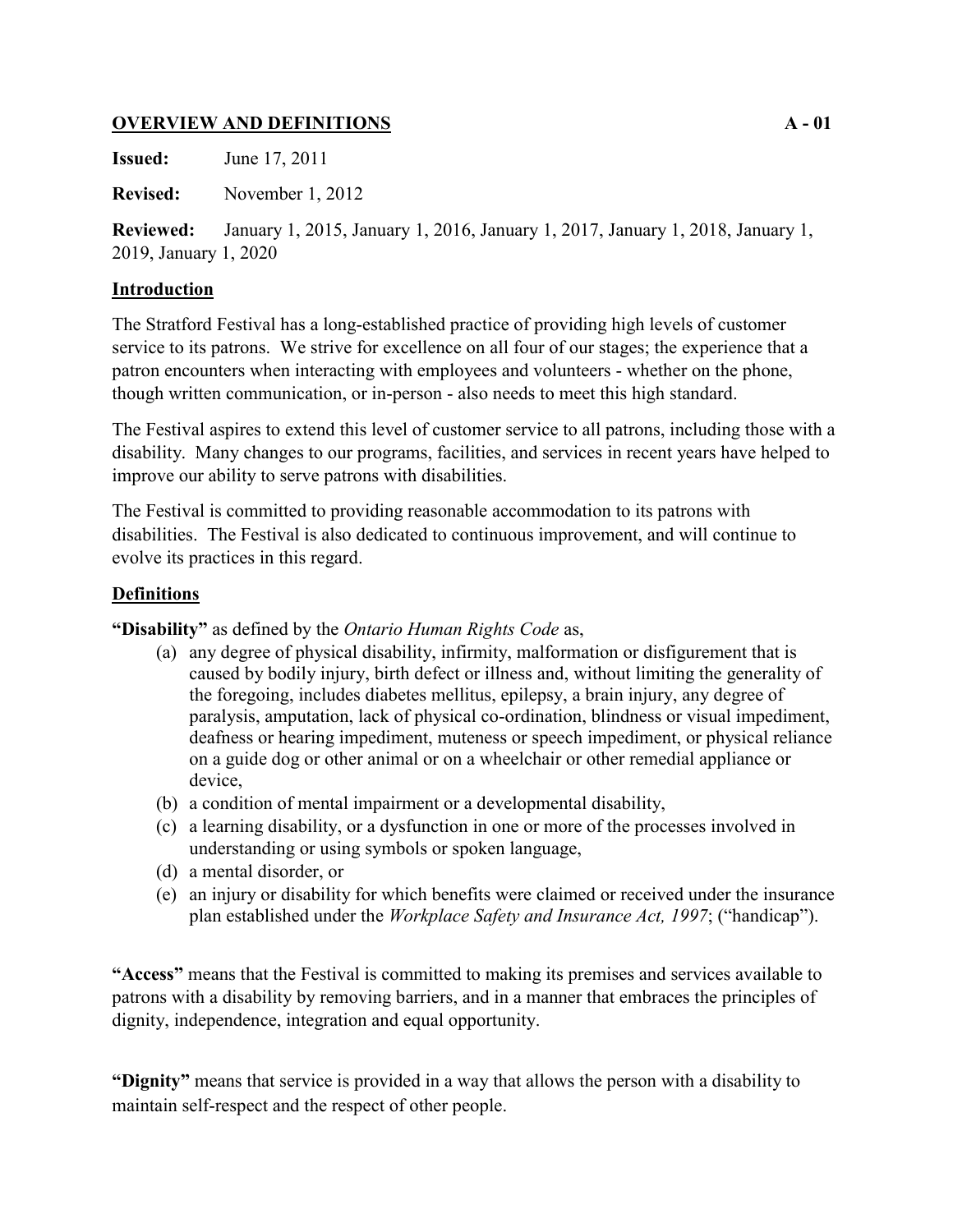**"Independence"** means when a person with a disability is allowed to do things on their own, without unnecessary help or interference from others.

**"Integration and Equal Opportunity"** means that service is provided in a way that allows the person with a disability to benefit from the same services, in the same place, and in the same or similar way as other customers, unless an alternate measure is necessary to enable a person with disability to access goods or services. They should not have to make significantly more effort to access or obtain service. They should also not have to accept inconvenience or lesser quality. Sometimes this may mean that the Festival has to treat individuals slightly differently so that they can benefit fully from the services.

# **Accessible Patron Services**

In demonstration of the Festival's commitment to accessibility, an Accessibility Committee was established in 2007 with a mandate of:

- 1. Creating, monitoring, and amending policies relating to accessibility;
- 2. Identifying areas where the Festival may improve its buildings and services for patrons with disabilities;
- 3. Advocating for changes to policies, practices and facilities to further assist patrons with disabilities;
- 4. Making recommendations for capital spending in order to facilitate improvements to buildings or services;
- 5. Keeping abreast of new legislation and best practices in the area of serving patrons with disabilities; and,
- 6. Researching and reviewing new technologies and assistive devices as they become available.

The Festival recognizes that the provision of fully accessible services in accessible facilities is a process that is under constant review and improvement. Feedback on any aspect of the accessibility program at the Festival is encouraged from employees, volunteers and patrons, and will be reviewed and embraced by the Accessibility Committee.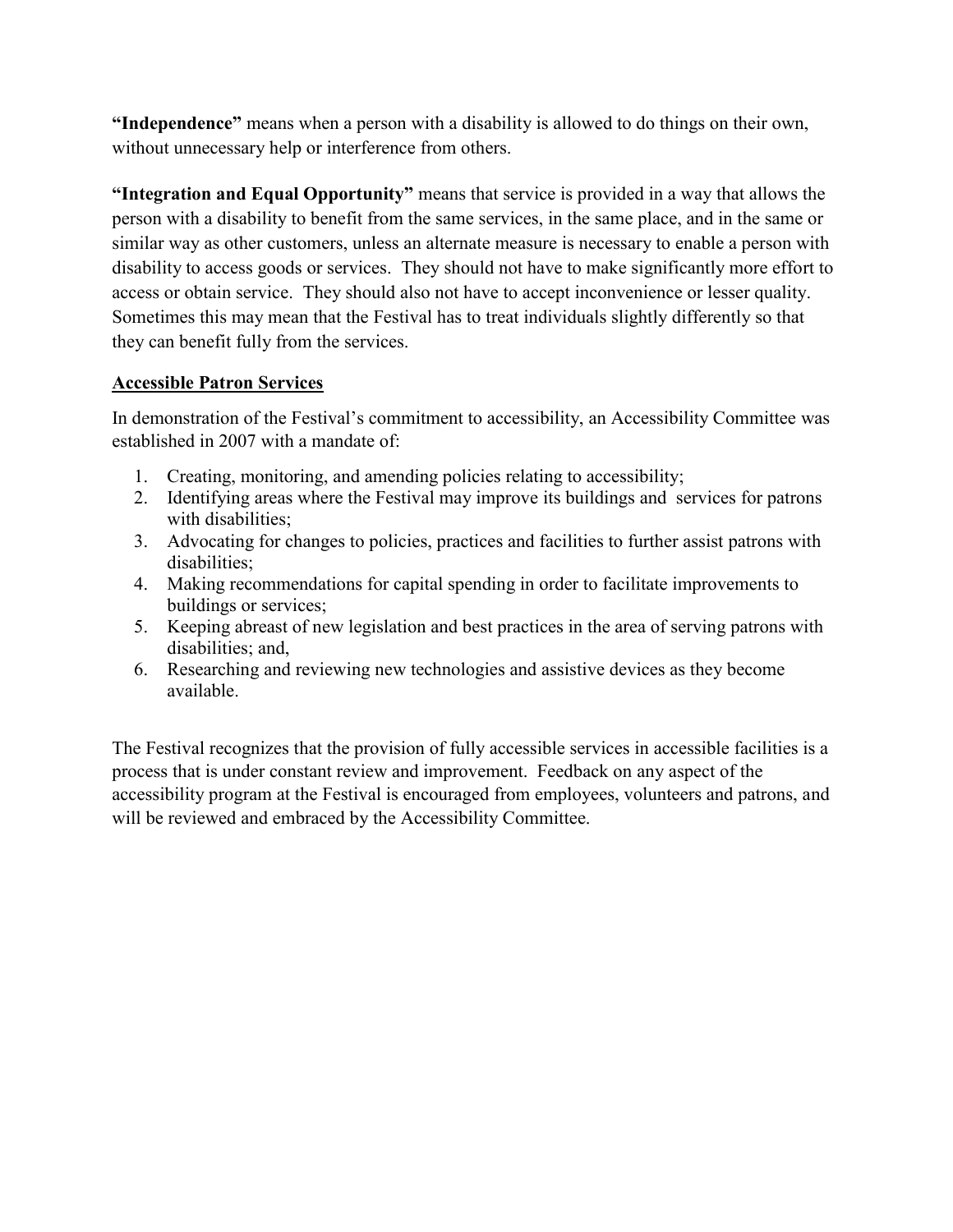## **ASSISTIVE DEVICES & SERVICES A - 02**

| <b>Issued:</b>  | June 17, 2011                                                                                                                               |
|-----------------|---------------------------------------------------------------------------------------------------------------------------------------------|
| <b>Revised:</b> | June 26, 2012; November 1, 2012; February 15, 2013, October 17, 2013, January<br>1, 2017, January 1, 2018, January 1, 2019, January 1, 2020 |

### Policy:

The Stratford Festival is committed to serving patrons with disabilities, and ensuring that those who use assistive devices will benefit from enjoying a fulfilling experience at the Festival.

### Procedures:

The Festival will ensure that all employees and volunteers are aware of the various assistive devices provided by the Festival that may be used by visitors with disabilities while accessing our programs, products and services. Assistive devices are devices that are used to assist persons with disabilities in carrying out activities or in accessing the services of persons or organizations.

The Festival currently provides the following to assist our patrons with disabilities while attending a theatre performance:

- Wheelchairs are available to borrow, on a first come first serve basis and are located in the First Aid Room in each theatre. Patrons are to see an Usher or House Manager.
- Our theatres offer wireless, assistive listening radio frequency receivers which are available to borrow at no charge. Guests are encouraged to bring their own earbuds/headphones for optimal performance though we do have a limited number of headsets to loan out. Our listening devices are also compatible with t-coil equipped hearing aids and cochlear implants. To ensure availability, please reserve your listening assistive device at the time of booking your ticket.
- Motorized door controls on barrier-free exterior doors in all buildings
- Elevators in all multi-level, public use buildings
- Special access parking; spaces at our Festival and Tom Patterson theatre may be reserved in advance at the time of ticket purchase
- Special access and companion seats, which need to be reserved at the time of ticket purchase
- Special access washrooms with assistive bars
- Hand railings in all theatres
- Braille House programs, which may be borrowed from the Coat Check (Festival Theatre) or House Manager (all other theatres) after the opening of the production(s).
- Magnifying sheets (to assist in reading house programs or other materials), may be borrowed from the Coat Check (Festival Theatre) or House Manager (all other theatres)

Festival employees and volunteers can assist patrons in locating and using assistive devices upon request.

The Festival also welcomes patrons who bring their own assistive devices (canes, wheelchairs, walkers, service dogs etc.) and provides accessible eating areas and theatre seating. Due to fire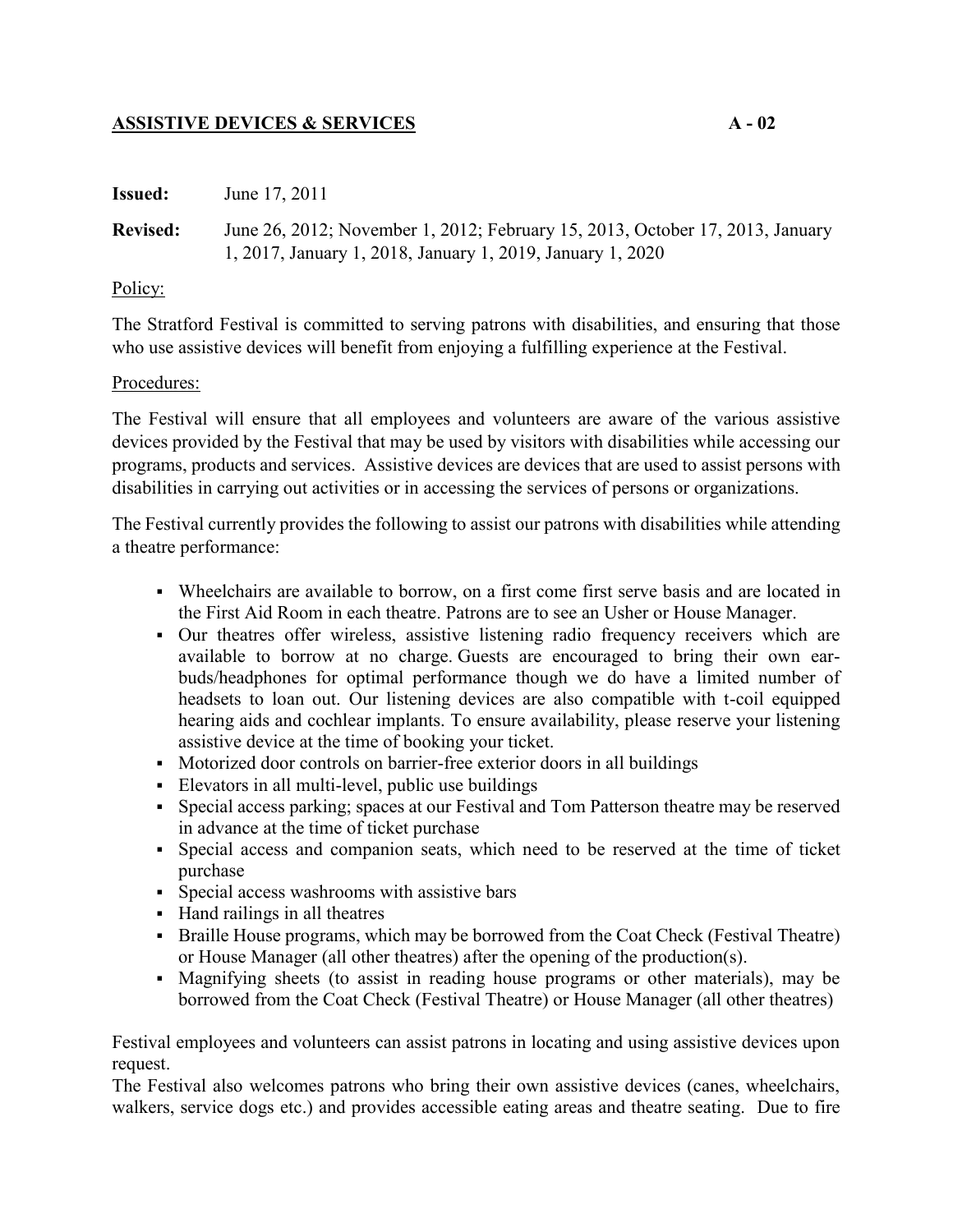regulations and space limitations, large assistive devices (eg. walkers) will be stored outside of the auditorium during performances. Employees will assist in storage and retrieval of assistive devices. The Festival is not responsible for any lost/damaged items if they are stored during a performance.

# Additional Assistive Services

The Festival contracts bus companies to provide direct round-trip transportation to Stratford from Toronto daily throughout the performance season. Patrons requiring accessible bus transportation need to reserve this in advance, and request an accessible vehicle at the time of reservation.

The Festival provides a live audio description service for patrons who are blind or have low vision on select performance. These performance dates are marked on the performance calendar with a  $\mathbf{D}$ ) symbol. On selected audio description dates, the Festival provides touch tours to enhance your experience. An audio describer will lead you through a tour in which you'll be able to touch and handle fabrics, props and costume items for the play you are about to see. To book a tour, please contact the Box Office at 1-800-567-1600. These tour dates are marked on the performance calendar with a  $\prod$  symbol.

The Festival offers American Sign Language interpreted performances on selected dates for patrons who are deaf or deafened and communicate using ASL. These performance dates are

marked on the performance calendar with an symbol.

The Festival offers Open Captioned **OC** performances on selected dates for patrons who are deaf or hard of hearing who may benefit from captioning technology to enhance or replace the spoken dialogue and sound effects.

The Festival offers Relaxed **Performances** on selected dates. Relaxed performances are specifically designed to welcome patrons who will benefit from a less restricted audience environment. Patrons of all abilities are welcome, including but not limited to those with intellectual or learning disabilities, sensory processing conditions or autism. There is a relaxed attitude to noise and movement within the auditorium, and some minor production changes may be made to reduce the intensity of light, sound and other potentially startling effects. Babes in arms are also welcome to our relaxed performances.

The Festival is committed to researching and implementing additional assistive devices as technology evolves and additional solutions become available.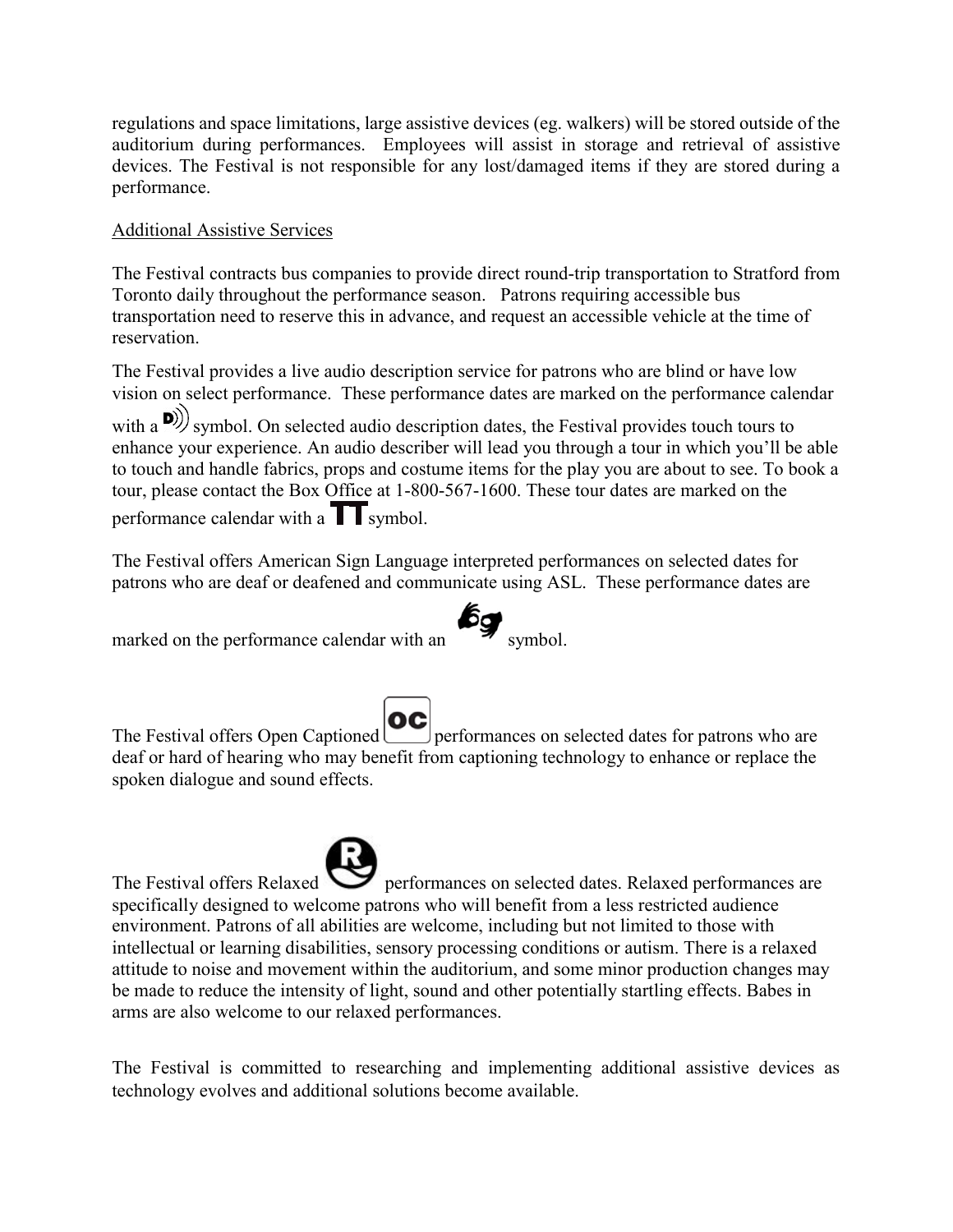# **COMMUNICATION A - 03**

**Issued:** June 17, 2011

**Revised:** November 1, 2012

**Reviewed:** January 1, 2015, January 1, 2016, January 1, 2017, January 1, 2018, January 1, 2019, January 1, 2020

### Policy:

The Stratford Festival's customer service policies and procedures take a person's disability into account when communicating with the individual. Two-way communications is a process of providing, sending, receiving and understanding information. To communicate in an effective way, Festival employees and volunteers consider how the disability affects the way that the person expresses, receives or processes communications. Where possible, the Festival employee or volunteer asks the patron directly the best way to communicate with him/her.

#### Procedures:

The Festival uses a variety of ways, wherever possible, to make communications more accessible by:

- Considering the needs of people with disabilities during the planning stage of services and communication development.
- Using plain language to make a document easier to read for people with certain learning disabilities.
- Offering information in alternate formats:
	- o Passing hand-written or typed information back and forth;
	- o Braille house programs;
	- o Printed hand-outs of commonly used information;
	- o Magnifying sheets for reading;
	- o Email as an alternate channel to provide accessible communication.

The Festival is continuing to research new technologies and is committed to improving the communications options available to patrons with disabilities.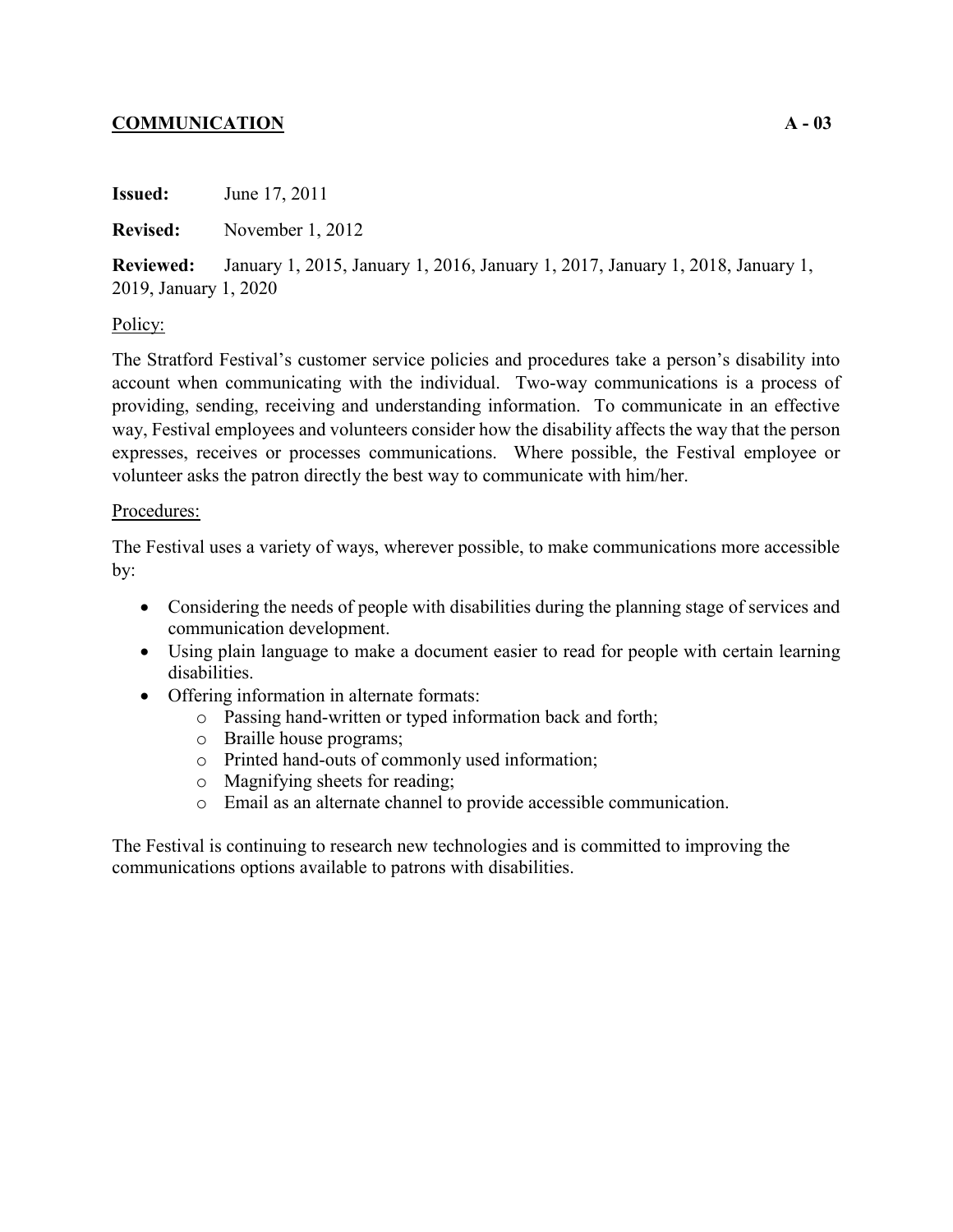### **SERVICE ANIMALS A - 04**

| <b>Issued:</b>           | June 17, 2011                                                                  |
|--------------------------|--------------------------------------------------------------------------------|
| <b>Revised:</b>          | November 1, 2012, July 1, 2016, January 1, 2018                                |
| <b>Reviewed:</b><br>2020 | January 1, 2015, January 1, 2016, January 1, 2017, January 1, 2019, January 1, |

### **Service Animals**

#### Policy:

The Stratford Festival is committed to welcoming patrons with disabilities who are accompanied by a trained, accredited service animal. A service animal may accompany a patron or any third party with a disability to all parts of the premises that are open to the public. Service animals may be used for, but not limited to, the following disabilities: vision loss, physical disability, hearing loss, autism, epilepsy etc. Although service animals are most commonly dogs, other service animals could include, but are not limited to, ferrets, monkeys or other animals. The Festival ensures that all employees, volunteers and others dealing with the public are properly trained in how to interact with people with disabilities, who are accompanied by a service animal.

### Procedures:

To be considered a service animal under this standard, it must either be readily apparent that the animal is designated and trained as a service animal. The person with a disability may be asked to provide a letter from a regulated health professional confirming that it is required because of his or her disability.The Festival enforces a general policy that does not permit pets inside the auditorium, however, service animals are exempted as they are considered working animals. They are used by people with disabilities to overcome barriers much like assistive devices like a white cane or a wheelchair.

Guide dogs or other service animals, including service animals in training, are allowed to accompany people with disabilities on the Festival premises in areas that are open to the public. If a patron with a service animal is intending to see a performance he/she needs to advise the Box Office representative when purchasing tickets so that an appropriate seat (aisle or special access) may be assigned. The House Manager and Stage Manager of the performance will also be advised that a service animal will be in the theatre.

At times, due to capacity, patrons with disabilities, accompanied by service animals may be advised that the crowded conditions may make it difficult to manoeuvre. If the service animal is causing a disturbance for other visitors, the patron and accompanying service dog may be required to leave the area or the Festival premises.

The owner is responsible to "stoop and scoop".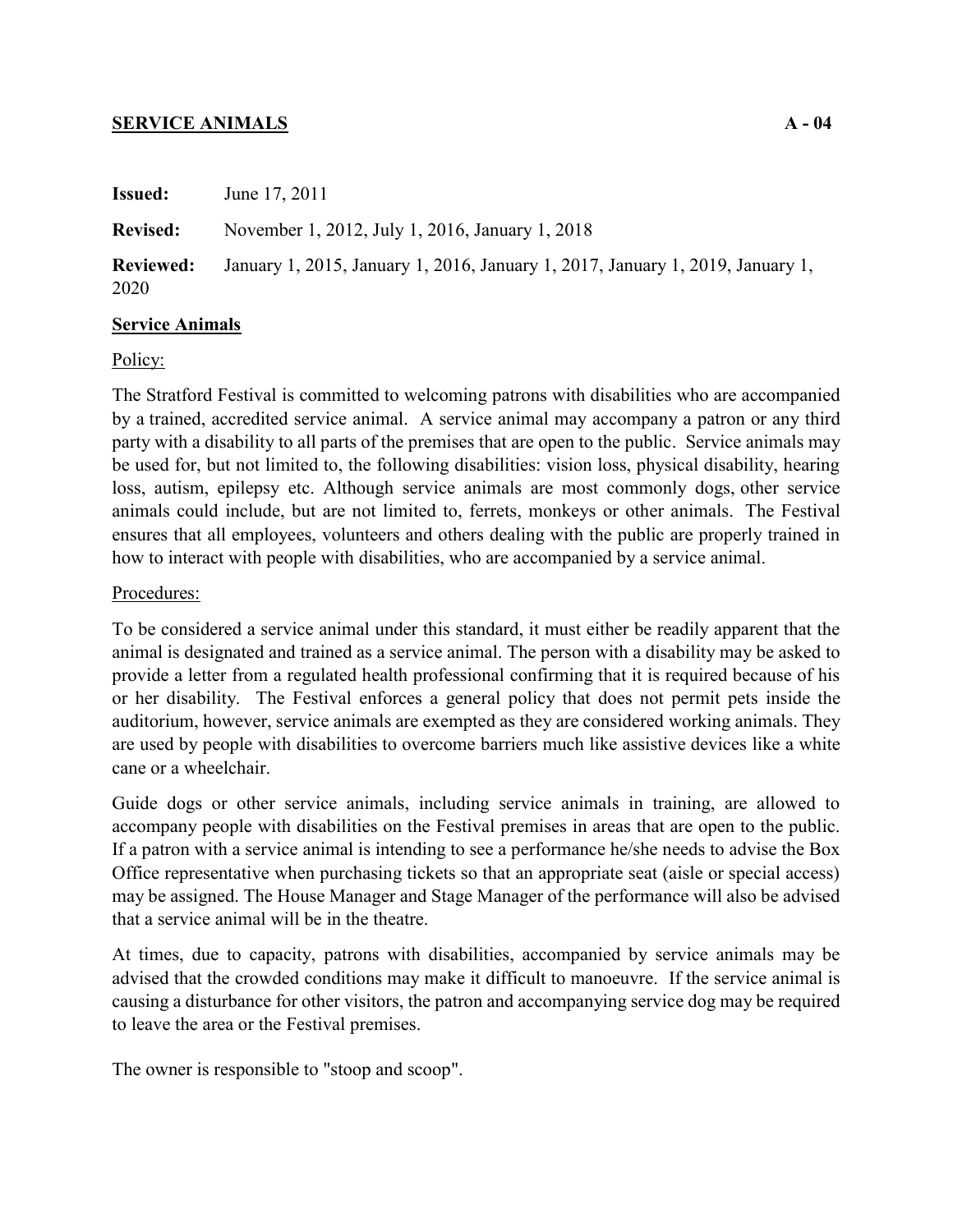Patrons bringing a service animal need to review any patron advisories about special effects that are in a production that may affect their service animal (eg. noise, lights, other animals, etc.) This information may not be known at the time of booking, but can be confirmed by the box office staff and/or on site staff closer to the date of the performance. The Festival anticipates there will be special situations and is prepared to make every effort to accommodate the circumstances on an individual basis, as they arise, keeping safety to all patrons and service animals in mind.

For more information, patrons may contact our Box Office staff at 1-800-567-1600, or speak directly to an onsite staff member when they visit our premises.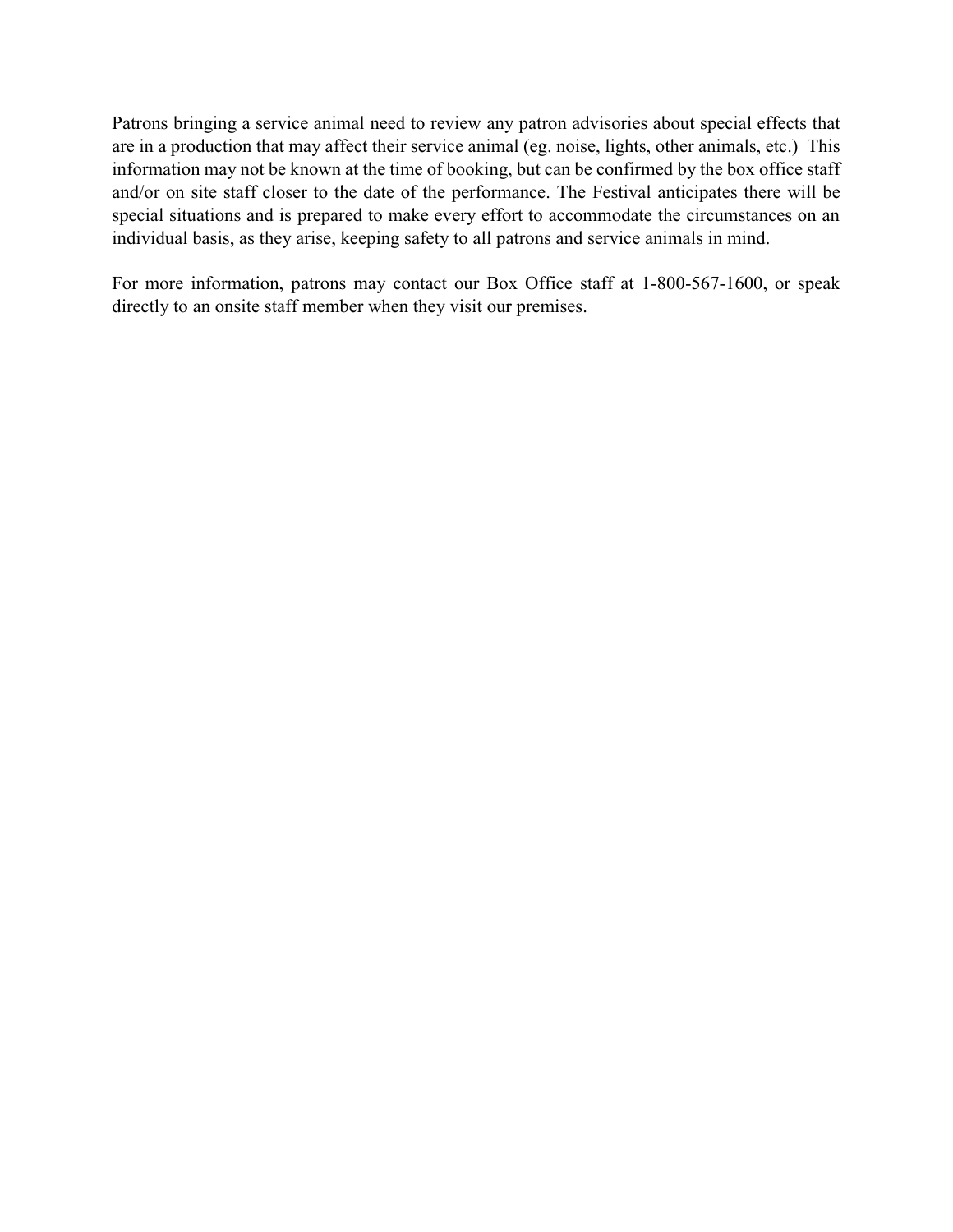#### **SUPPORT PERSONS A - 05**

**Issued:** June 17, 2011 **Revised:** June 26, 2012; November 1, 2012, July 1, 2016 **Reviewed:** January 1, 2015, January 1, 2016, January 1, 2017, January 1, 2018, January 1, 2019, January 1, 2020

#### Policy:

The Stratford Festival is committed to welcoming patrons with disabilities who are accompanied by a support person. Any person with a disability who is accompanied by a support person is allowed to enter the Festival's premises with their support person. At no time will a person with a disability who is accompanied by a support person be prevented from having access to their support person while on the Festival premises.

A support person is an individual hired or chosen by a person with a disability to provide services or assistance with communication, mobility, personal care, medical needs or with access to goods or services.

#### Procedures:

Each patron with a disability and their accompanying a support person attending a performance or event is required to have a valid ticket to that performance or event. Admission prices will be charged for both attendees based on the location of the seating section chosen.

Complimentary admission for one support person accompanying a patron with a valid CNIB card or an Access2Entertainment card will be granted. Any additional requests will be considered on a case by case by basis by the Festival.

Should the Festival **require** that a person with a disability be accompanied by a support person for health and safety reasons, complimentary admission for the support person will be provided. The Festival would consult with the patron in advance and determine if the health and safety of the individual could be protected by alternate means.

Patrons may contact the Festival box office at 1-800-567-1600 or <u>orders@stratfordfestival.ca</u> for more information, or to request that their situation be considered.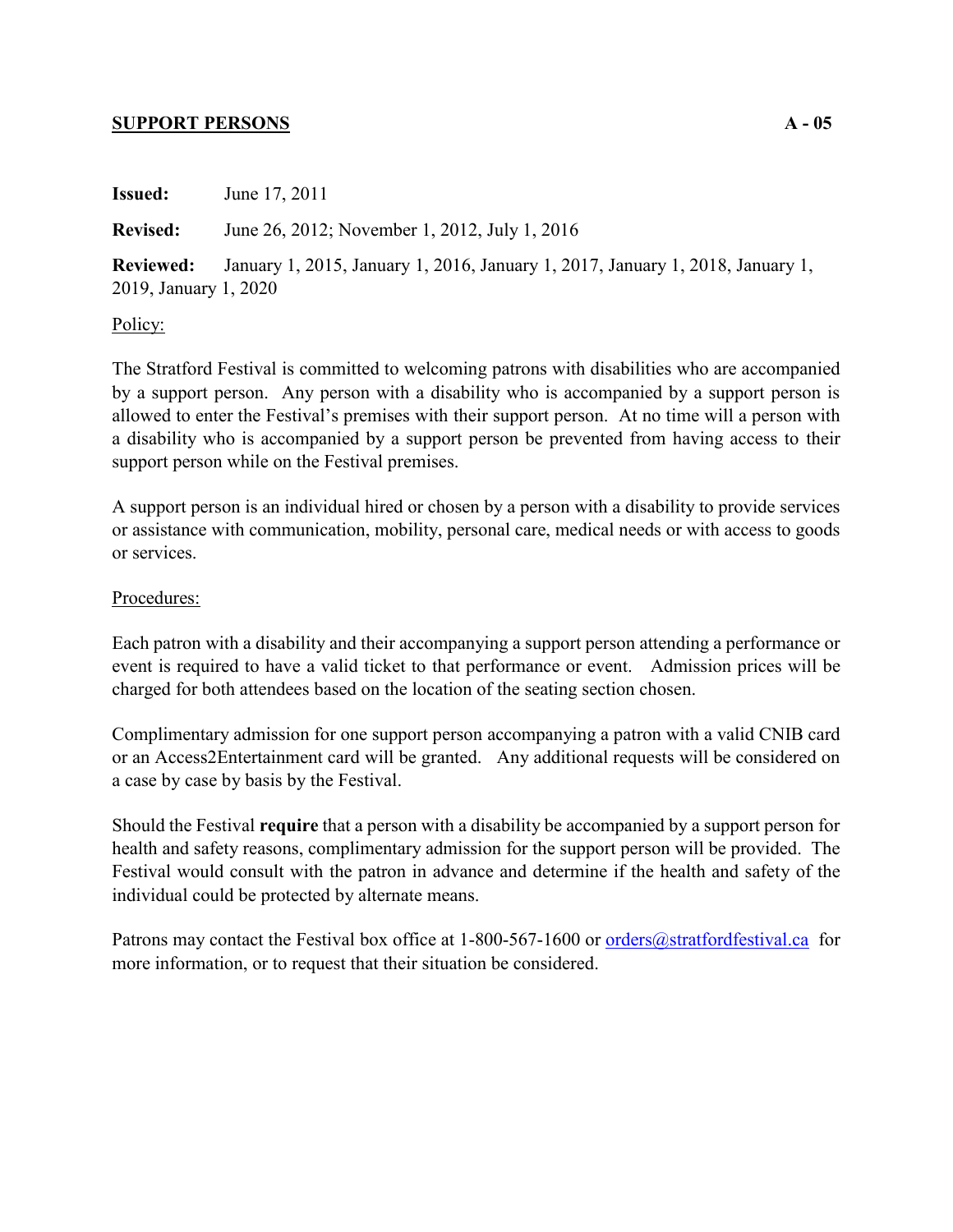# **TEMPORARY DISRUPTION OF SERVICE A - 06**

**Issued:** June 17, 2011

**Revised:** November 1, 2012

**Reviewed:** January 1, 2015, January 1, 2016, January 1, 2017, January 1, 2018, January 1, 2019, January 1, 2020

## Policy:

The Stratford Festival is aware that temporary disruptions of services (daily functions – elevators, physical operations) and programs may occur due to reasons that may or may not be within the Festival's control or knowledge. These disruptions of service may be particularly challenging for patrons with a disability.

The Festival will make all reasonable efforts to provide advance notice of the disruption to the public, including information about the reason for the disruption, its anticipated duration and a description of alternative facilities or services, if any, that may be available.

## Procedures:

Advance notice of a disruption of services will be made, if possible, through the following communication channels, as appropriate:

- The Festival's website: [www.stratfordfestival.ca](http://www.stratfordfestival.ca)
- Temporary on-site signage
- Social Media (eg. Facebook, Twitter, Instagram)

In the event of an unexpected disruption, advance notice may not be possible. In such cases, the Festival will provide on-site signage.

Staff and volunteers will be kept informed through pre-shift meetings, emails, and the Intranet as appropriate.

Patrons with a disability who are inconvenienced, or cannot access the Festival premises due to a temporary disruption of service should speak to a Box Office representative or House Manager for assistance and accommodation.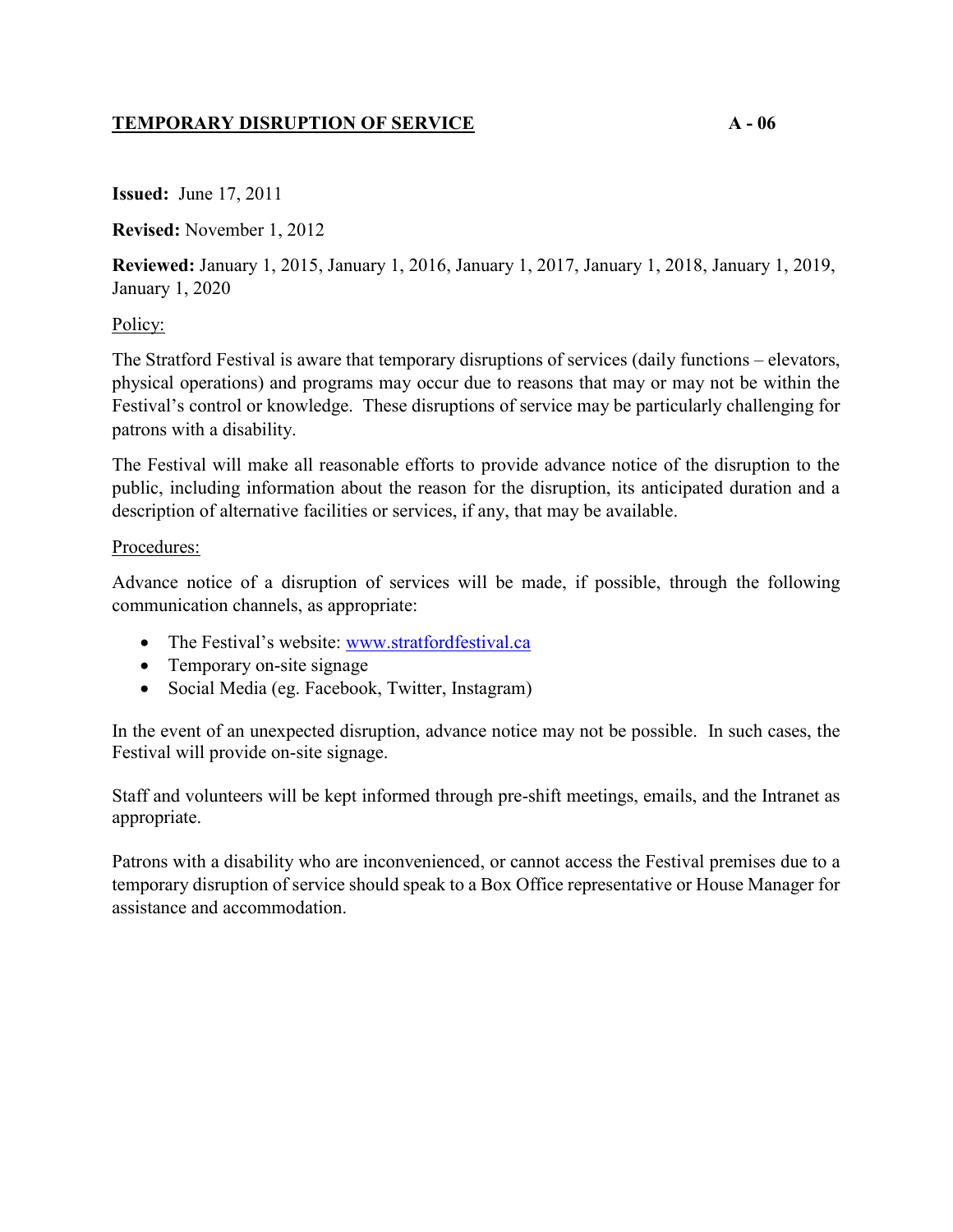## **FEEDBACK A - 07**

| <b>Issued:</b>   | June 17, 2011                                                                          |
|------------------|----------------------------------------------------------------------------------------|
| <b>Revised:</b>  | June 26, 2012; November 1, 2012, October 17, 2013, January 1, 2015, July 1,<br>2016    |
| <b>Reviewed:</b> | January 1, 2016, January 1, 2017, January 1, 2018, January 1, 2019, January 1,<br>2020 |
|                  |                                                                                        |

Policy:

The Stratford Festival values feedback from its patrons and has established processes in place to receive and respond to such feedback. The Festival welcomes feedback from patrons with disabilities about their experience at the Festival, and the quality of their interactions with Festival employees and volunteers.

#### Procedures:

Patrons with disabilities can offer their feedback in the following ways:

- Mail correspondence to: Customer Service, 55 Queen Street, P.O. Box 520, Stratford, ON N5A 6V2
- E-mail to guestservices  $@$ stratfordfestival.ca
- Telephone customer service at 1-800-561-1233, ext 5502
- In person to Festival staff, management or volunteers;

Patrons providing feedback will be asked to provide their name and contact information (phone, e-mail and/or address).

Once feedback is received, the following actions will be taken:

- The feedback will be directed to the appropriate person.
- The feedback will be assessed for appropriate action.
- A response, if required, will be made in a timely manner.

The feedback process is readily available to the public through:

- A notice on the web site;
- A sign in all theatre locations;

Accessible formats and communication supports are available upon request.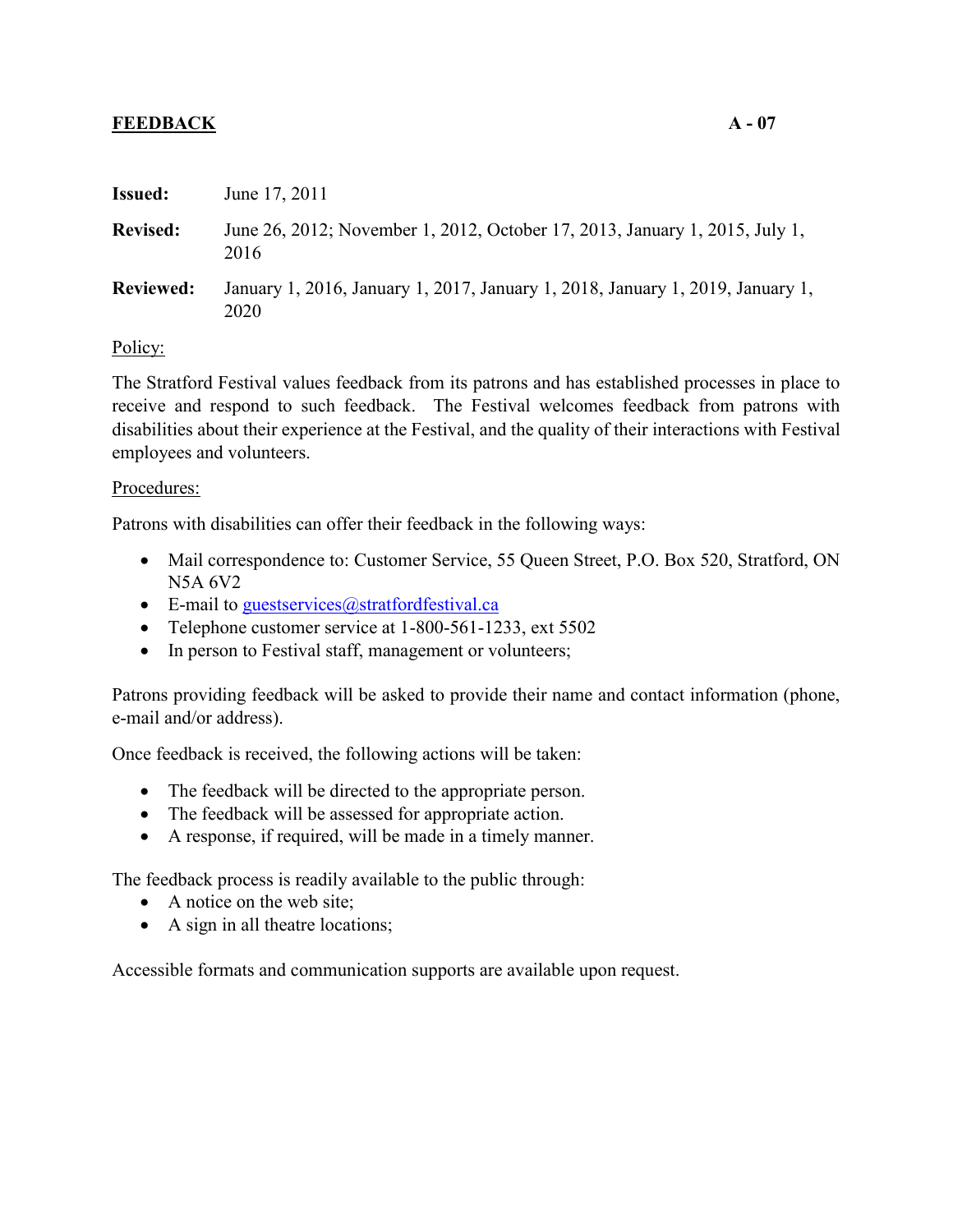# **TRAINING A - 08**

| <b>Issued:</b>           | June 17, 2011                                                                  |
|--------------------------|--------------------------------------------------------------------------------|
| <b>Revised:</b>          | November 1, 2012, July 1, 2016                                                 |
| <b>Reviewed:</b><br>2020 | January 1, 2015, January 1, 2016, January 1, 2018, January 1, 2019, January 1, |

### Policy:

The Stratford Festival provides training to all employees and volunteers on providing goods and services to visitors with disabilities. The Festival also ensures that contracted third parties who deal with the public, have the required AODA training.

### Procedures:

Individuals in the following positions will be trained by the Festival:

- Board of Governors;
- All employees
- Volunteers.

Training on serving patrons with disabilities will supplement the larger training program, which includes basic orientation, training on effective communication, general customer service expectations, and specific Festival policies and procedures. A variety of training methods may be employed, including formal and informal training sessions, presentations, train the trainer, etraining, hand outs, fact sheets, and videos, depending on the type of position.

The training content, required by the Customer Service Standard, includes no less than the following:

- The Festival's commitment to access and customers with disabilities
- The history of the legislation and the purposes of the Accessibility for Ontarians with Disabilities Act, 2005 and the requirements of the customer service standard.
- How to interact and communicate with people with various types of disabilities.
- How to interact with people with disabilities who use an assistive device or require the assistance of a service animal or a support person.
- How to use the assistive devices available on the Festival's premises or otherwise that may help with the provision of goods or services to people with disabilities.
- What to do if a person with a disability is having difficulty in accessing the Festival's goods and services.
- The Festival's policies and procedures relating to the customer service standard.
- On-going training in connection with any changes to the Festival's policies and procedures governing the provision of goods and services to people with disabilities is provided.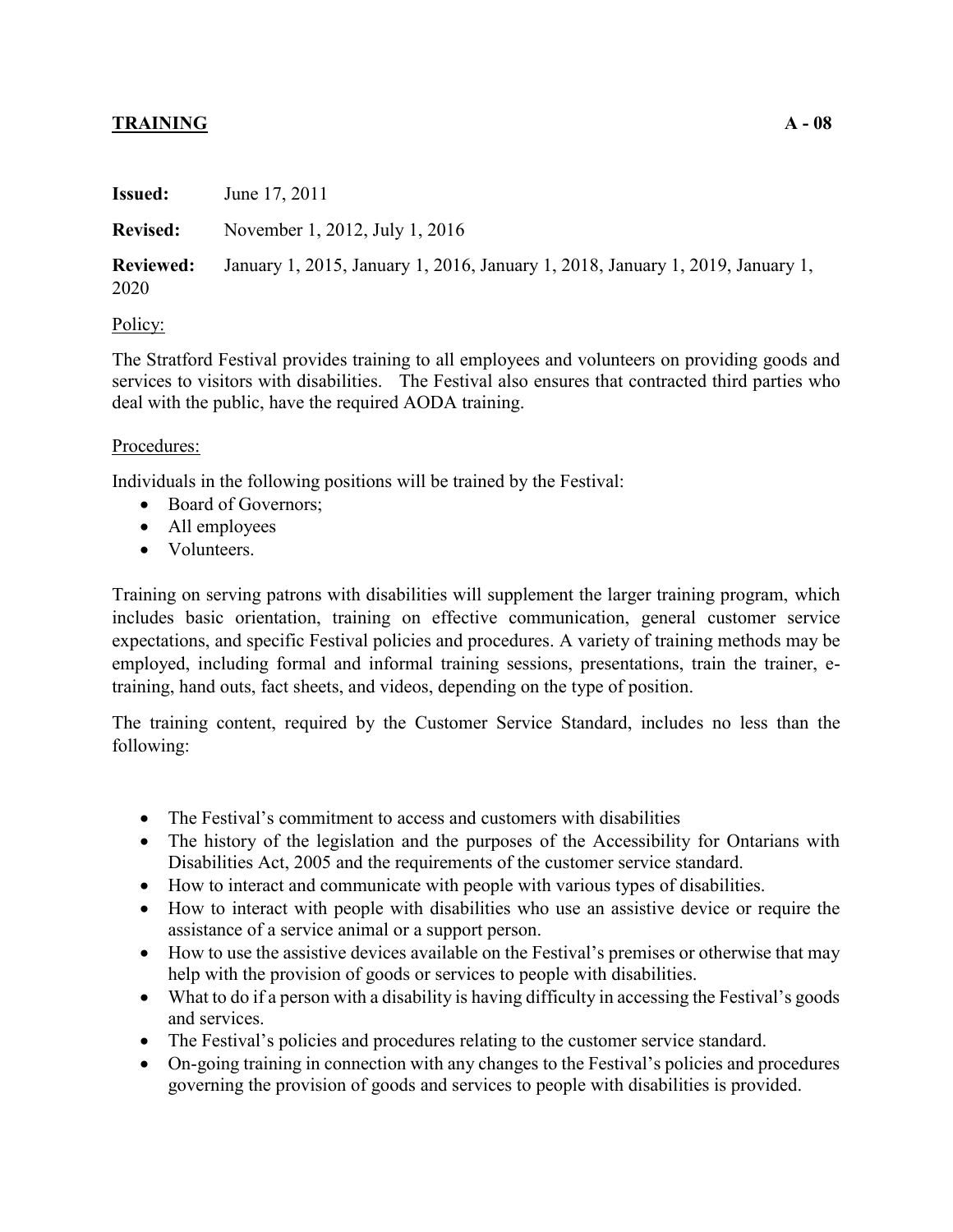Training records are kept for staff and volunteers who have completed training and include the name, date and content. An evaluation process is in place for continuous improvement in training content and delivery. New staff and volunteers receive training as soon as practicable, after an employee or volunteer commences their duties.

A sustainability plan for ongoing training has been developed and includes:

- Budget guidelines;
- Resources;
- Incorporating access into the orientation program;
- Training updates.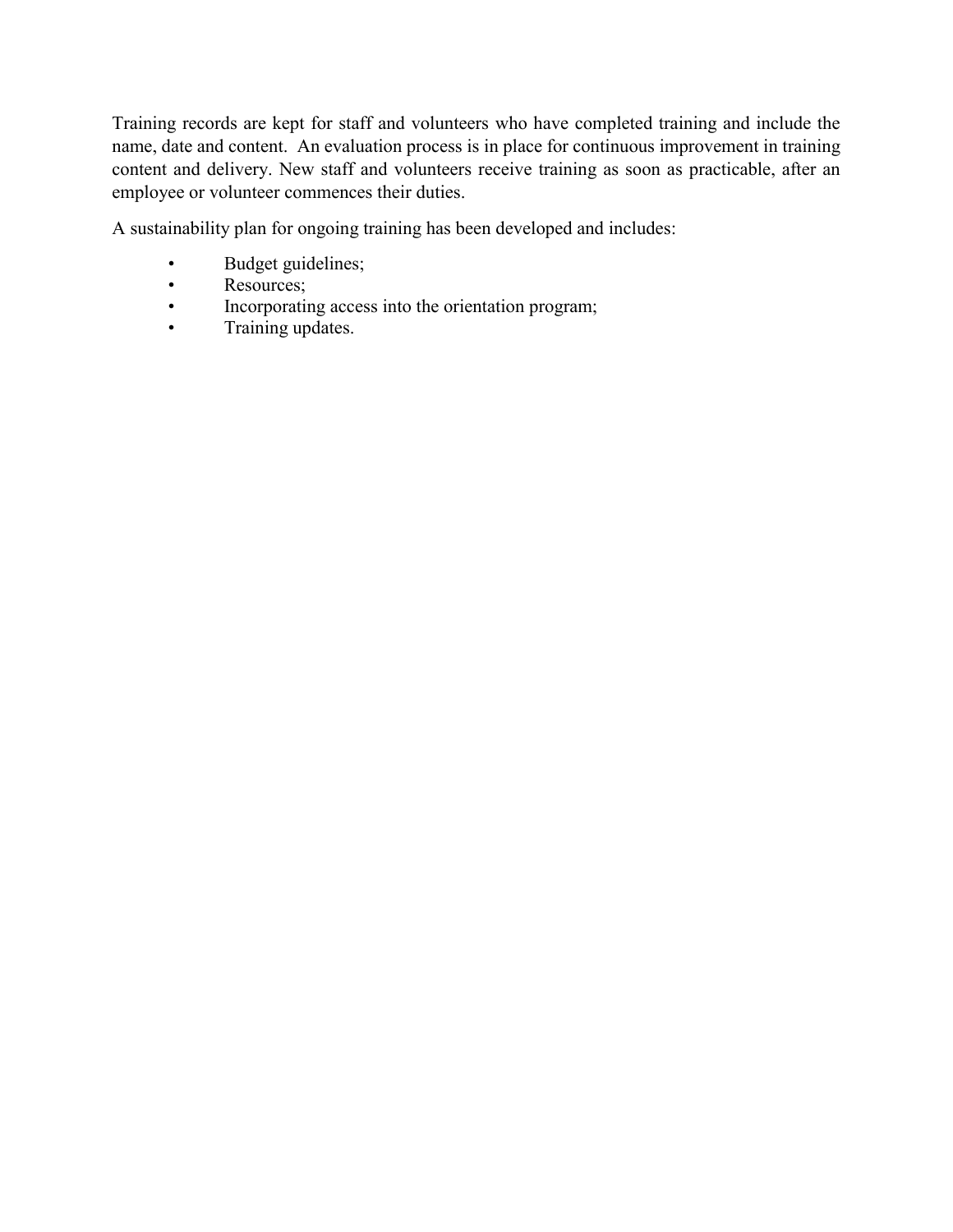## **POSTING OF POLICIES A - 09**

| <b>Issued:</b>           | June 17, 2011                                                                  |
|--------------------------|--------------------------------------------------------------------------------|
| <b>Revised:</b>          | November 1, 2012; January 1, 2015                                              |
| <b>Reviewed:</b><br>2020 | January 1, 2016, January 1, 2017, January 1, 2018, January 1, 2019, January 1, |
| - -                      |                                                                                |

### Policy:

Notices are posted, informing the public that the documents required by the Customer Service Standard are available upon request and will be provided in a format that takes a person`s disability into account.

### Procedures:

Documents are available through the following networks, as appropriate.

- Web site: [www.stratfordfestival.ca](http://www.stratfordfestival.ca)
- Intranet (*Willpower*) and HR bulletin boards for staff and volunteers;
- At each theatre's Box office and House Manager's office
- From the Customer Service Coordinator at 1-800-561-1233, ext. 5502 or [guestservices@stratfordfestival.ca](mailto:guestservices@stratfordfestival.ca)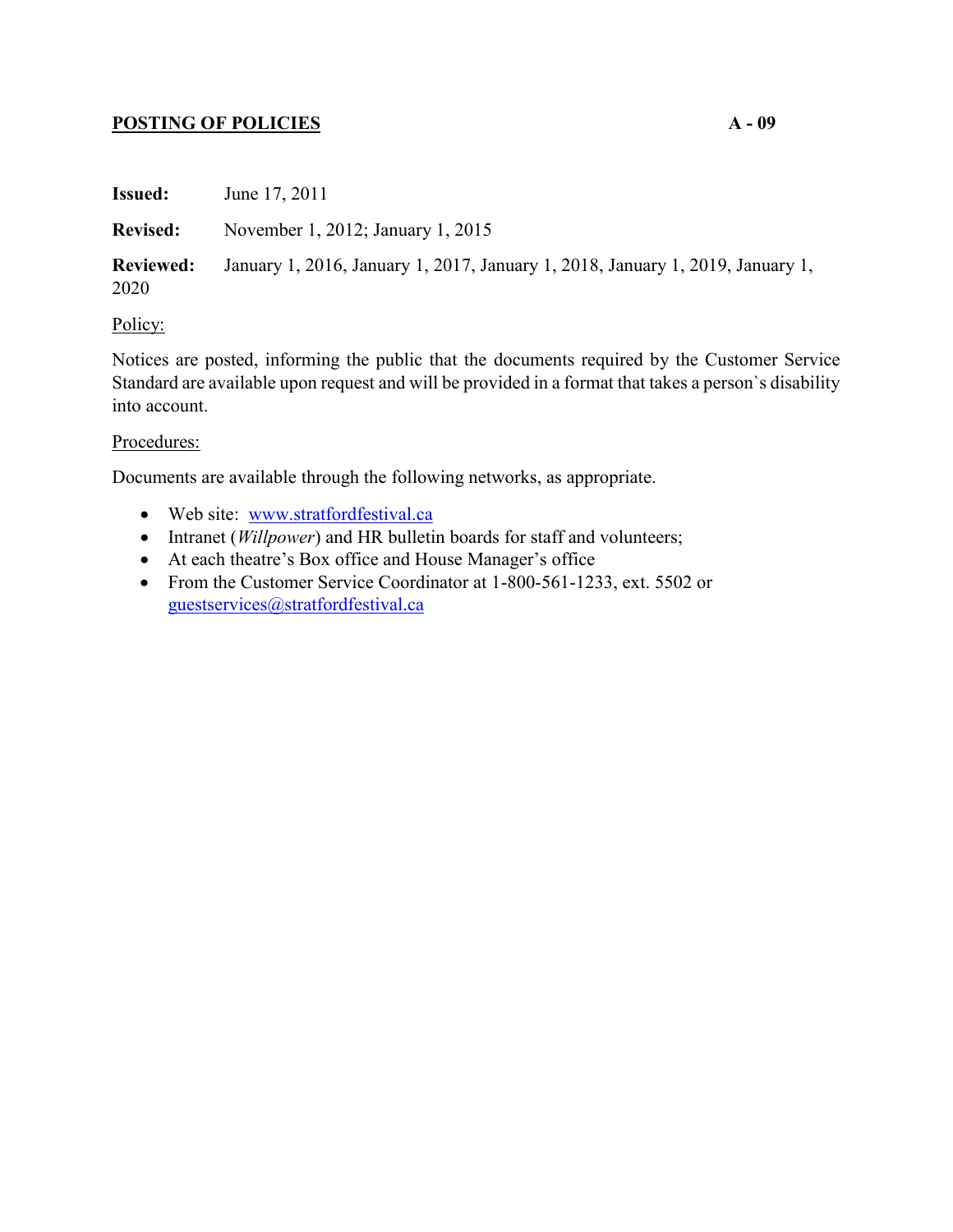## **INTEGRATED ACCESSIBILITY STANDARDS POLICY A-10**

**Issued:** October 17, 2013 **Revised:** January 1, 2014 **Reviewed:** January 1, 2015, January 1, 2016, January 1, 2017, January 1, 2018, January 1, 2019, January 1, 2020

#### **Introduction**

The following policy has been established by the Stratford Festival to govern the provision of services with Regulation 191/11, "Integrated Accessibility Standards" ("Regulation") under the *Accessibility for Ontarians with Disabilities Act, 2005.* 

These standards are developed to break down barriers and increase accessibility for persons with disabilities in the areas of information and communications and employment.

The Stratford Festival is governed by this policy as well as the Accessibility Standards for Customer Service Policy and the *Accessibility for Ontarians with Disabilities Act, 2005* in meeting the accessibility needs of persons with disabilities.

### **Commitment**

The Stratford Festival is committed to treating all persons in a way that allows them to maintain their dignity and independence. We believe in integration and equal opportunity. We are committed to meeting the needs of persons with disabilities in a timely manner, and will do so by preventing and removing barriers to accessibility and meeting accessibility requirements, where possible, under the *Accessibility for Ontarians with Disabilities Act*.

This policy will be implemented in accordance with the time frames established by the Regulation. Please see the multi-year accessibility plan for implementation time frames, which fall between January 1, 2012 and January 1, 2021.

#### **Accessibility Plan**

The Stratford Festival will develop, maintain and document an Accessibility Plan outlining the organization's strategy to prevent and remove barriers from its workplace and to improve access for persons with disabilities.

The Accessibility Plan will be reviewed and updated at least once every five years, and will be posted on the organization's website. Upon request, The Stratford Festival will provide a copy of the Accessibility Plan in an accessible format.

#### **Self-Service Kiosks**

The Stratford Festival will have regard for accessibility criteria when designing, procuring or acquiring any new self-serve kiosks to better serve persons with disabilities.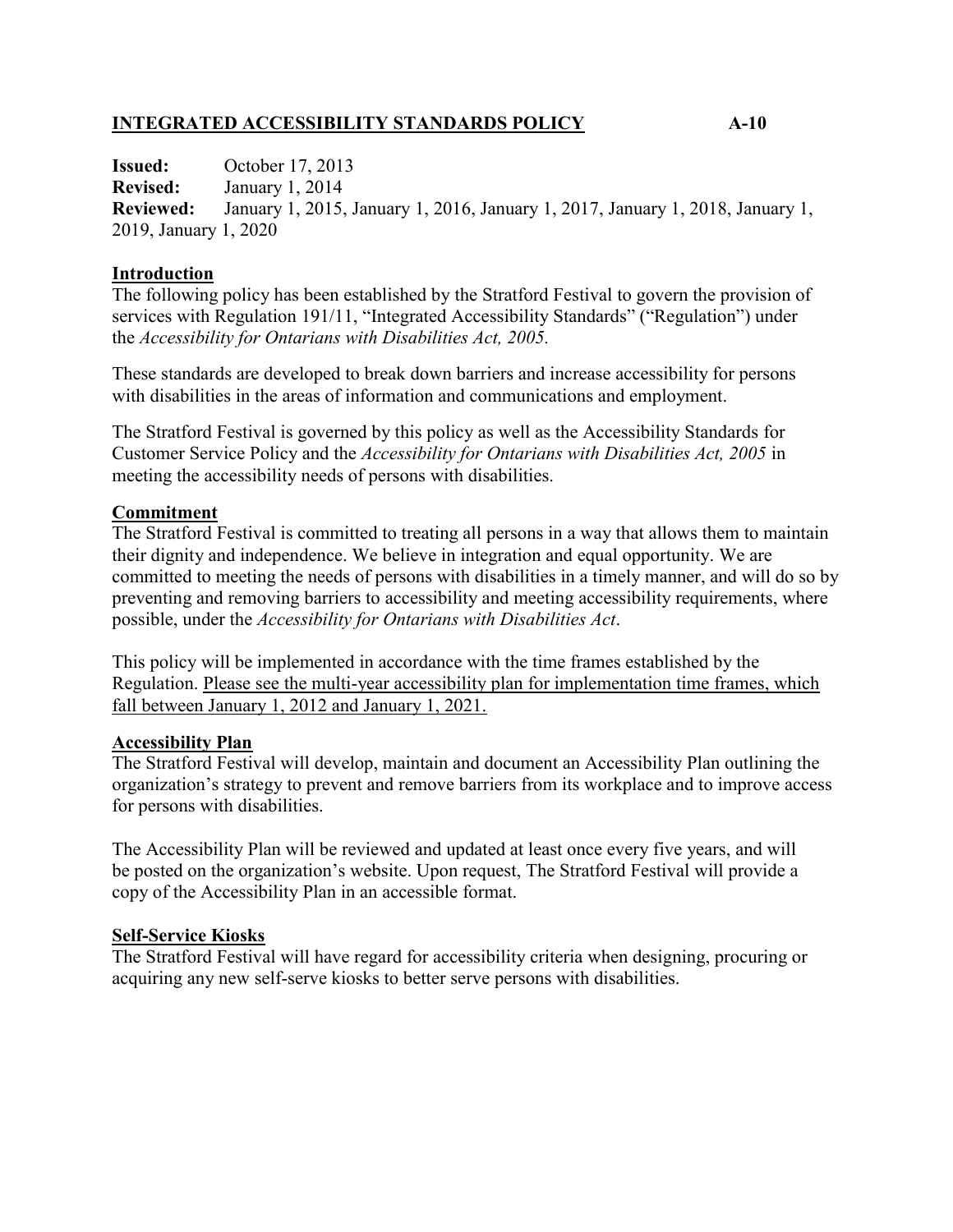## **Training Employees and Volunteers**

The Stratford Festival will ensure that training is provided on the requirements of the accessibility standards referred to in the Regulation and continue to provide training on the *Human Rights Code* as it pertains to persons with disabilities, to:

- all of its employees and volunteers;
- all persons who participate in developing Stratford Festival's policies; and,
- all other persons who provide goods, services or facilities on behalf of the company

The training will be appropriate to the duties of the employees, volunteers and other persons. Employees will be trained when changes are made to the accessibility policy. New employees will be trained as soon as practicable after hiring.

The Stratford Festival will keep a record of the training it provides.

# **INFORMATION AND COMMUNICATIONS STANDARDS**

## **Feedback**

The Stratford Festival will continue to ensure that its process for receiving and responding to feedback is accessible to persons with disabilities by arranging for the provision of accessible feedback formats and communication supports, upon request.

## **Accessible Formats and Communication Supports**

Upon request, the Stratford Festival will provide, or will arrange for the provision of, accessible formats and communication supports for persons with disabilities in a timely manner that takes into account the person's accessibility needs due to disability.

The Stratford Festival will consult with the person making the request in determining the suitability of an accessible format or communication support.

The Stratford Festival will also notify the public about the availability of accessible formats and communication supports.

## **Accessible Websites and Web Content**

The Stratford Festival will ensure that our Internet websites, including web content, conform to the World Wide Web Consortium Web Content Accessibility Guidelines (WCAG) 2.0, at Level AA except where this is impracticable.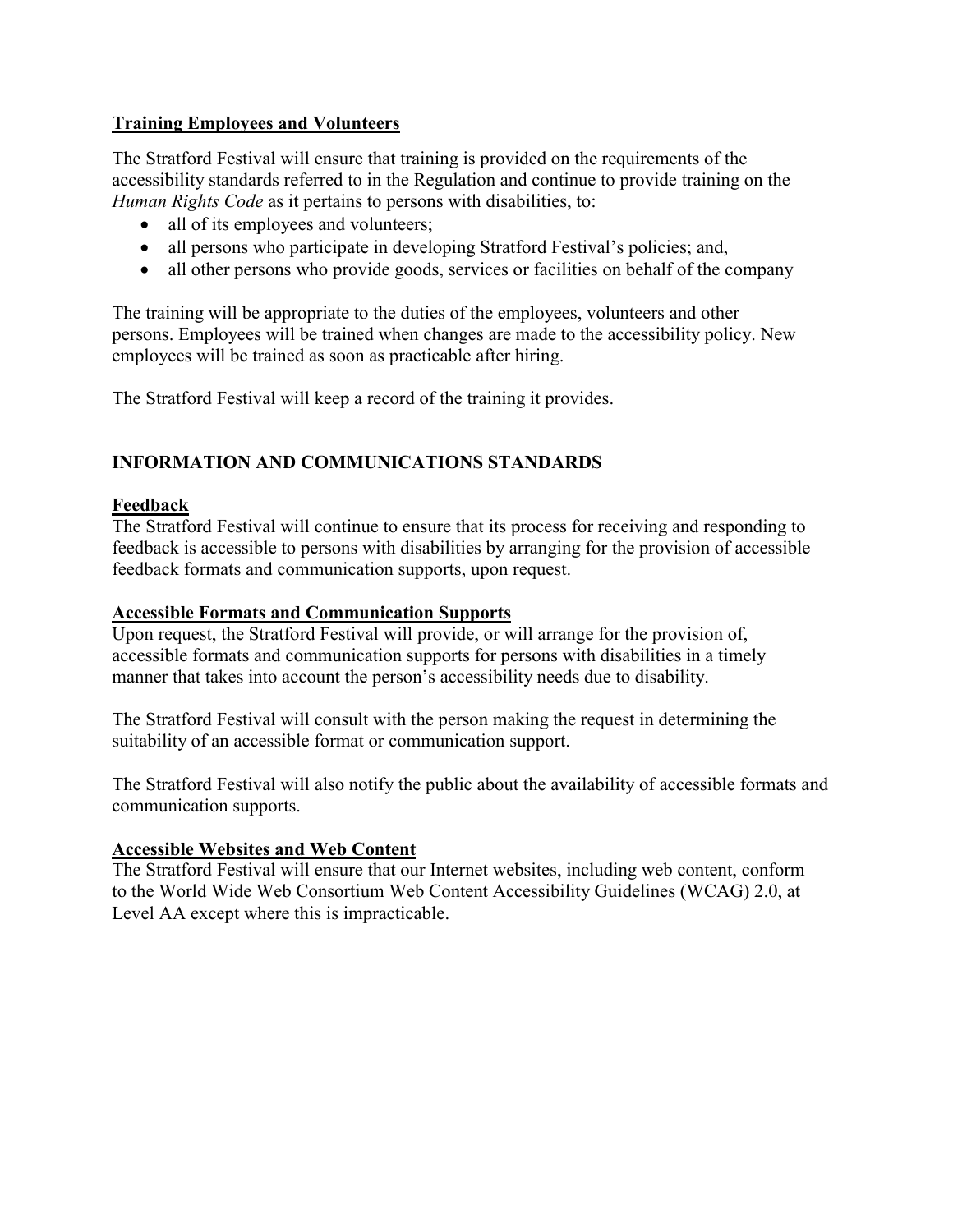# **EMPLOYMENT STANDARDS**

### **Recruitment**

The Stratford Festival will notify its employees and the public about the availability of accommodation for applicants with disabilities in its recruitment process.

#### **Recruitment, Assessment or Selection Process**

The Stratford Festival will notify job applicants, when they are individually selected to participate further in an assessment or selection process that accommodations are available upon request in relation to the materials or processes to be used.

If a selected applicant requests an accommodation, the Stratford Festival will consult with the applicant and provide, or arrange for the provision of, a suitable accommodation in a manner that takes into account the applicant's accessibility needs due to disability.

### **Notice to Successful Applicants**

When making offers of employment, the Stratford Festival will notify the successful applicant of its policies for accommodating employees with disabilities.

### **Informing Employees of Supports**

The Stratford Festival will continue to inform its employees of its policies (and any updates to those policies) used to support employees with disabilities, including policies on the provision of job accommodations that take into account an employee's accessibility needs due to disability. This information will be provided to new employees as soon as practicable after commencing employment.

## **Accessible Formats and Communication Supports for Employees**

Upon the request of an employee with a disability, the Stratford Festival will consult with the employee to provide, or arrange for the provision of, accessible formats and communication supports for information that is needed to perform his/her job, and information that is generally available to other employees.

In determining the suitability of an accessible format or communication support, the Stratford Festival will consult with the employee making the request.

## **Workplace Emergency Response Information**

The Stratford Festival will provide individualized workplace emergency response information to employees who have a disability, if the disability is such that the individualized information is necessary, and if the Stratford Festival is aware of the need for accommodation due to the employee's disability. The Stratford Festival will provide this information as soon as practicable after becoming aware of the need for accommodation.

Where the employee requires assistance, the Stratford Festival will, with the consent of the employee, provide the workplace emergency response information to the person(s) designated by The Stratford Festival to provide assistance to the employee.